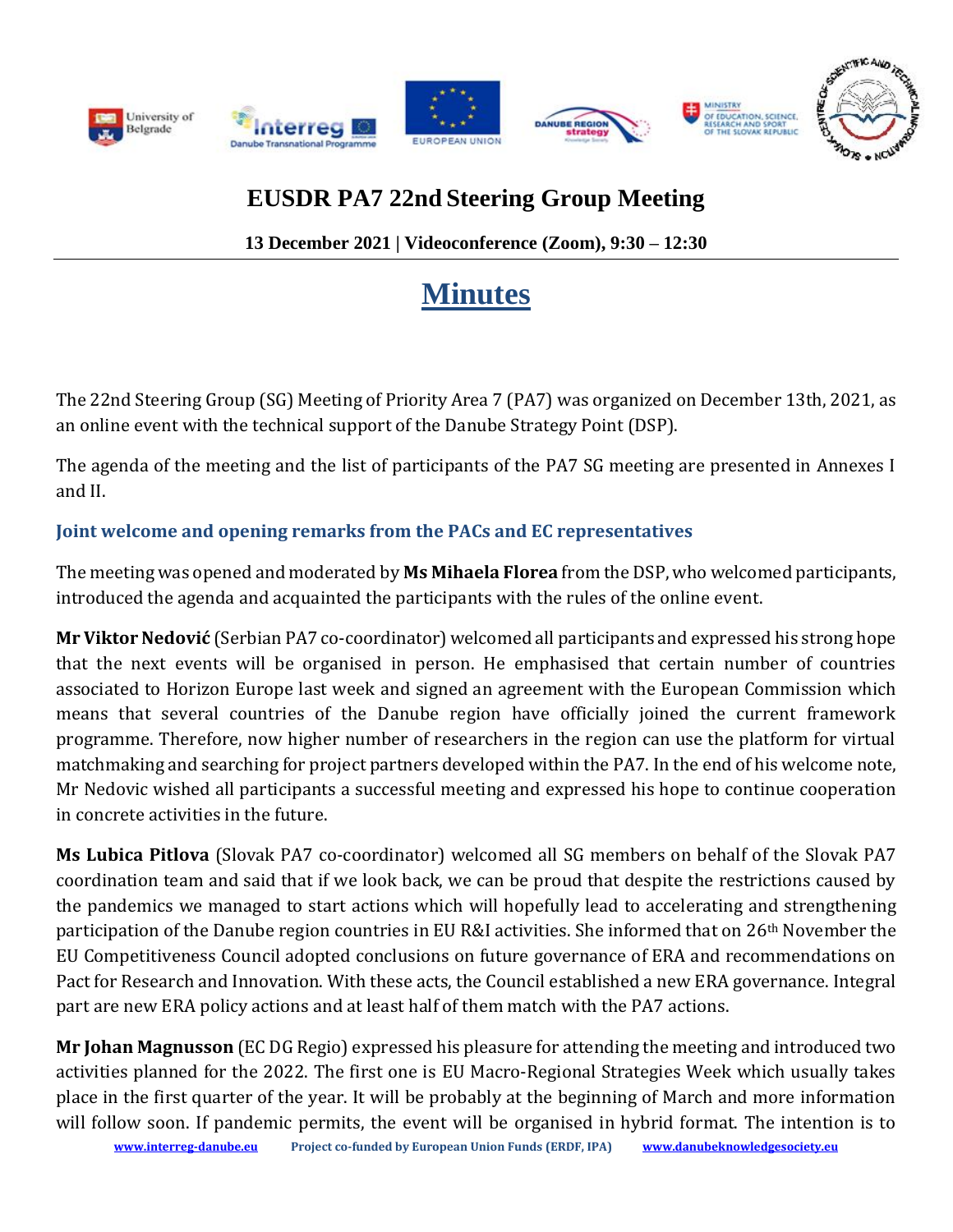

create the event which is, in comparison with previous ones, more open to all stakeholders, more targeted and more participative. The second activity is related to the bi-annual report on the state of play of the MRSs which EC prepares for the Council. In order to prepare this report, the EC counts on the inputs of the PAs.

**Mr Miroslav Vesković** (EC DG Joint Research Centre) expressed his pleasure for having the possibility to attend the meeting and to see all colleagues and friends. He said that we could learn a lot from the Baltic Sea Strategy (which was the first one) but also from other MRSs. The Baltic Sea Strategy has adopted Baltic R&I agenda that can be an inspiration for PA7 to see if something similar could be done for the Danube region. Since PA7 has working groups, it might be beneficial to create a working group dedicated to cooperation and learning from other MRSs. It would give the opportunity to focus on achievements of other MRSs. Mr Vesković informed that the EC is planning to adopt European strategy for universities in the first quarter of the next year which is important for PA7 since it is related to its topics. He said that it is time to consider RIS3 in a slightly different way. S3 is an opportunity to prioritize things in certain country/region, but it is necessary to have some guidance from the top, although the smart specialisation strategy is a bottom-up approach. Green deal and digital strategies have brought the need to direct RIS3 which will offer a better overview in combining bottom-up and top-down approaches. He congratulated to the Slovak EUSDR presidency and Slovak PA7 team for an excellent work done.

# **Information on PA7 activities (passed and ahead)**

**Ms Dijana Štrbac** (PA7 support team) presented PA7 activities from the perspective of project management. She explained that the DTP is offering co-financing to the activities carried out by the PACs, so at the moment is in progress project for the period January 2020 – December 2022. She briefly introduced the main objectives of the project and the content of the three ongoing work packages. Since June 2021, PA7 team implemented the activities related to project management, communication and thematic work packages. In the area of policy development, the team has organised stakeholder workshop "Increasing participation of the Danube Region countries in Horizon Europe" and a widening event "Facilitating research & innovation cooperation in the Danube region" (October 28th). They have also participated in and online survey "Policy/impact evaluation of the EUSDR instruments, tools and activities for measuring their impact in the Danube Region" and launched RIS3 survey. In the field of cooperation and coordination, the main achievements are related to participation in relevant events and organisation of the meeting with PA7 WG leaders and Danube Rectors' Conference (ppt available).

# **Information from the Danube Strategy Point (DSP)**

**Ms Mihaela Florea** (DSP) prepared a comprehensive update on the DSP activities and the way forward, including information on Support for PACs, NCs and EUSDR presidencies; Embedding process; Monitoring & Evaluation; Communication; Strategic projects and Capacity Building. She informed that the report on needs assessment will be published at the beginning of the next year. The progress in the embedding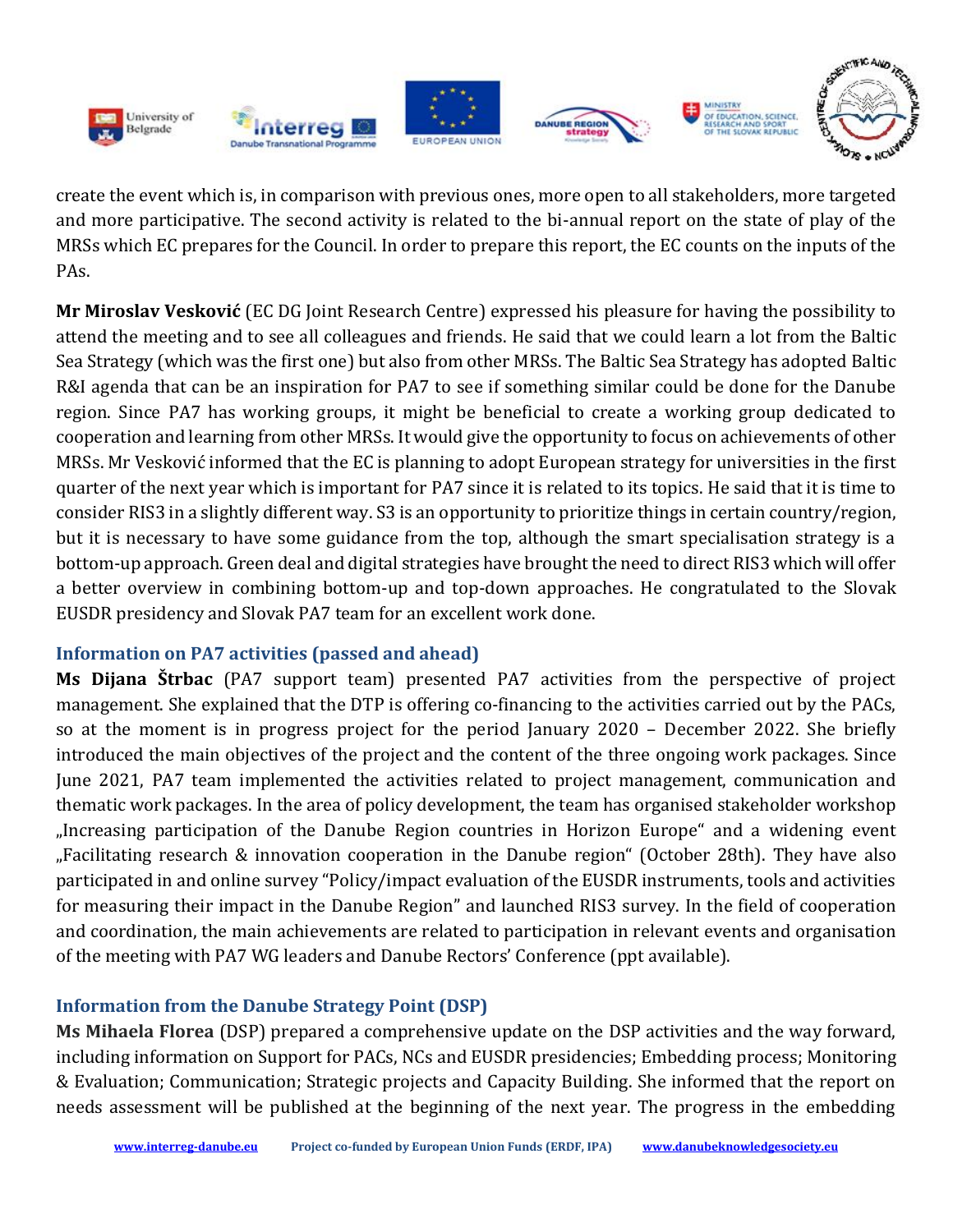

process includes relevant events and updating the tools. Results of the survey among EUSDR MA networks are available. The goal of the survey was to see to what extent managing authorities took into consideration actions of each PA. Related to the PA7, general conclusion is that 23 MAs from 8 DR countries said that they would focus on topics such as R&I, S3 and post pandemic recovery. There is an ongoing elaboration of the EUSDR monitoring tool and it is still subject of further improvement. Online impact evaluation, interviews and desk research are in progress. The final report on impact evaluation will be available in April next year. DSP developed EUSDR interactive brochure and PA7 achievements are part of it. DSP is actively working on improving EUSDR social media accounts and in June 2021 was launched the EUSDR app for Android and iOS. Work on strategic projects/processes is in progress and at the moment DSP is focused on consolidating guidance paper and terminology. DSP is organising series of workshops dedicated to PACs on topics indicated in the needs assessment – project management, leadership, management of change, etc (ppt available).

#### **Danubius Young Scientist award**

**Ms Martina Hartl**(Ministry of Education, Science and Research in Austria) informed that Danubius Award was introduced in 2011 and Danubius Young Scientist Award in 2014. The goal of the award is to bring talented researchers from the Danube region into the spotlight and promote networking between the scientists. The community of Award winners is already more than 100 people and they have profound impact on their national policy making communities. She explained that Danubius Award and Danubius Mid-Career Award are awarded by jury selection and there is a rotating system between Natural Sciences and Social Sciences and Humanities every other year. Danubius Young Scientist Award is open to all disciplines, nomination comes from the host institution and assessment is conducted by 3 independent reviewers from the DRC. There is also a very good cooperation with the JRC who kindly invites the award winners to visit their premises at the JRC in Ispra to also shadow researchers for a day and learn more about working in an EU environment.

**Ms Ana Salević** (University of Belgrade, Danubius Young Scientist Award winner) presented her research interests and the significance of the Award she had won. She explained that she works as a Research Assistant at the Faculty of Agriculture, Department of Food Technology and Biochemistry and that her research interest include encapsulation systems for active food packaging and functional food ingredients, biodegradable materials, natural sources of active compounds. Ms Salević expressed a great pleasure for being part of Danubius Young Scientist Award community. She is very proud and happy that her work was recognized by eminent institutions. She expressed her gratitude to University of Belgrade for nominating her and to Austrian Federal Ministry for Education, Science and Research and Institute for Danube Region and Central Europe for awarding her. The Award will be a great motivation for her future work. Ms Salević has also presented her research work that was awarded and which is part of her PhD thesis "Synthesis and characterization of active fibers and films based on poly (ε-caprolactone) and zein" (ppt available).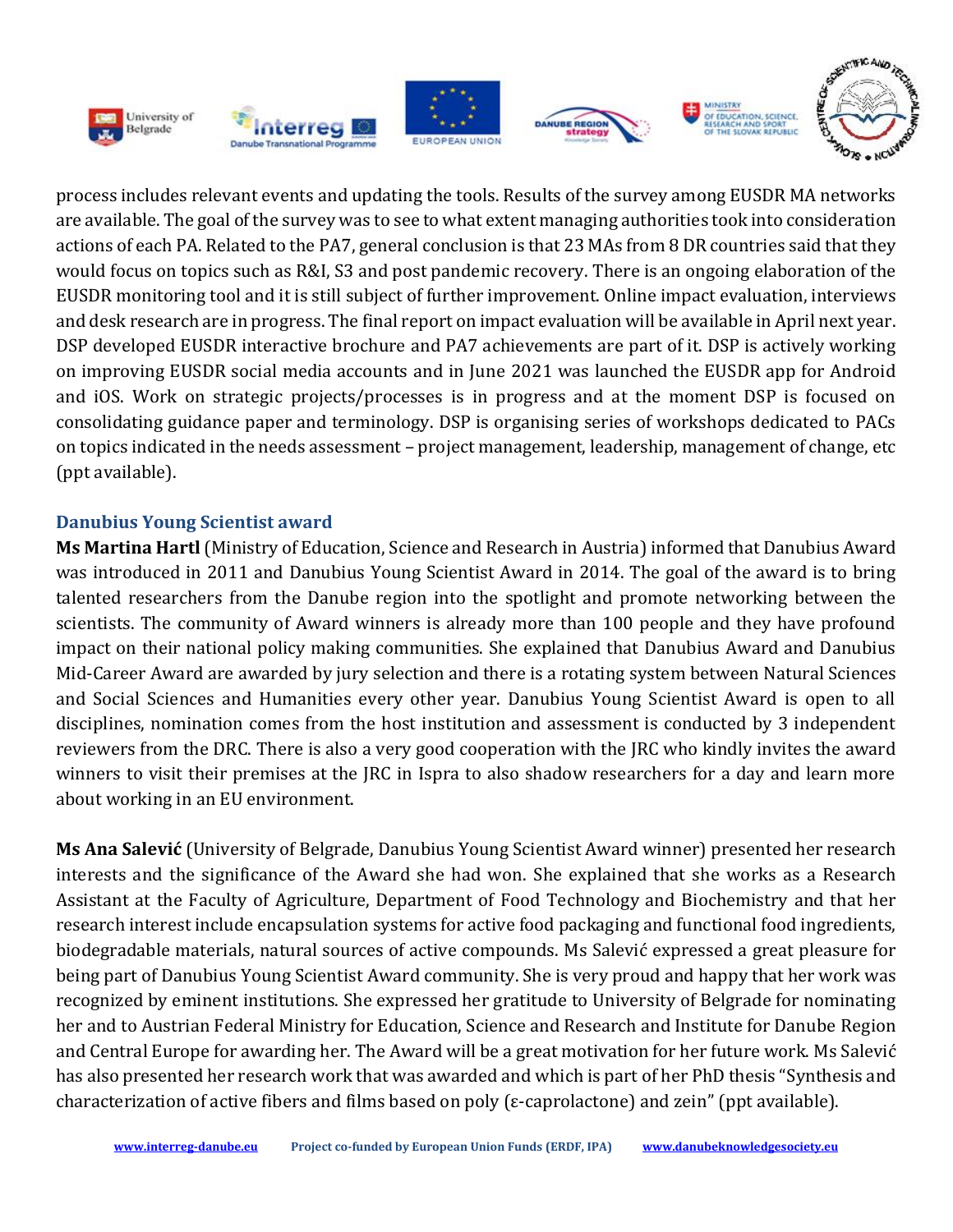











# **Results of the PA7 Working Groups**

**Ms Jaroslava Szudi** (WG on ERA) sad that this WG started with its work at the beginning of this year and it is led by Slovak PA7 team with a strong support of the Slovak Centre of Scientific and Technical Information and Slovak Liaison Office for R&D in Brussels. The membership is open and new members are welcome. The WG is based on the new PA7 actions, mainly Actions 2 and 4. Main results of this WG are: two surveys regarding H2020 participation organised, widening event "Facilitating research & innovation cooperation in the Danube region" (organised as a side event of the Annual Forum), newsletter on RDI news & ERA possibilities, organisation of online streams. Ms Szudi informed that she is in contact with H2020 projects dealing with science communication and this WG will be focused on this topic during the next year. She emphasised that the widening event organised by PA7 with strong support of Austrian Ministry and Austrian Research Promotion Agency (FFG) includes long term platform for virtual matchmaking and asked Mr Ralf König to explain it in detail (ppt available).

**Mr Ralf König** (Austrian Research Promotion Agency) explained that on the basis of the analysis of participation of the Danube Region countries in H2020, FFG initiated a follow up activity "Facilitating research & innovation cooperation in the Danube region". Information day was organised on October 28th. It included representatives of the EC and presentation of case studies. Focus of the event were networking opportunities for joint proposals in three widening calls (Twinning, Excellence hubs, ERA Chairs). The virtual platform offers opportunity not only to upload business profiles but also to organise online meetings by sending meeting requests. The statistics from the platform shows that many meetings were cancelled and number of registrations did not increase after the info day on October 28th. Therefore, he proposed further dissemination activities in order to promote opportunities of this platform. This should include activities of the PA7 team, organizers of the event, Danube Region Widening NCPs and other relevant communities (ppt available).

**Ms Martina Hartl** (WG on DFCN) informed that main activities of the WG on DFCN included cooperation with WG on ERA in organisation of the widening event "Facilitating research & innovation cooperation in the Danube region". The goal was to include more people from the widening countries in the EU R&I funding programmes. This WG will start at the beginning of the next year with the analysis of partnerships in Horizon Europe projects and potential contribution of the Danube region countries to different missions. She has also announced that the new Multilateral call is planned for 2022 and asked her colleague Mr Christian Gollubits to share more information.

**Mr Christian Gollubits** (Ministry of Education, Science and Research in Austria) said that the third Multilateral Danube region call is will be launched in spring 2022. He invited all participants to join this initiative and to ask for more information from representatives of Austrian Ministry, PA7 team or their national ministries.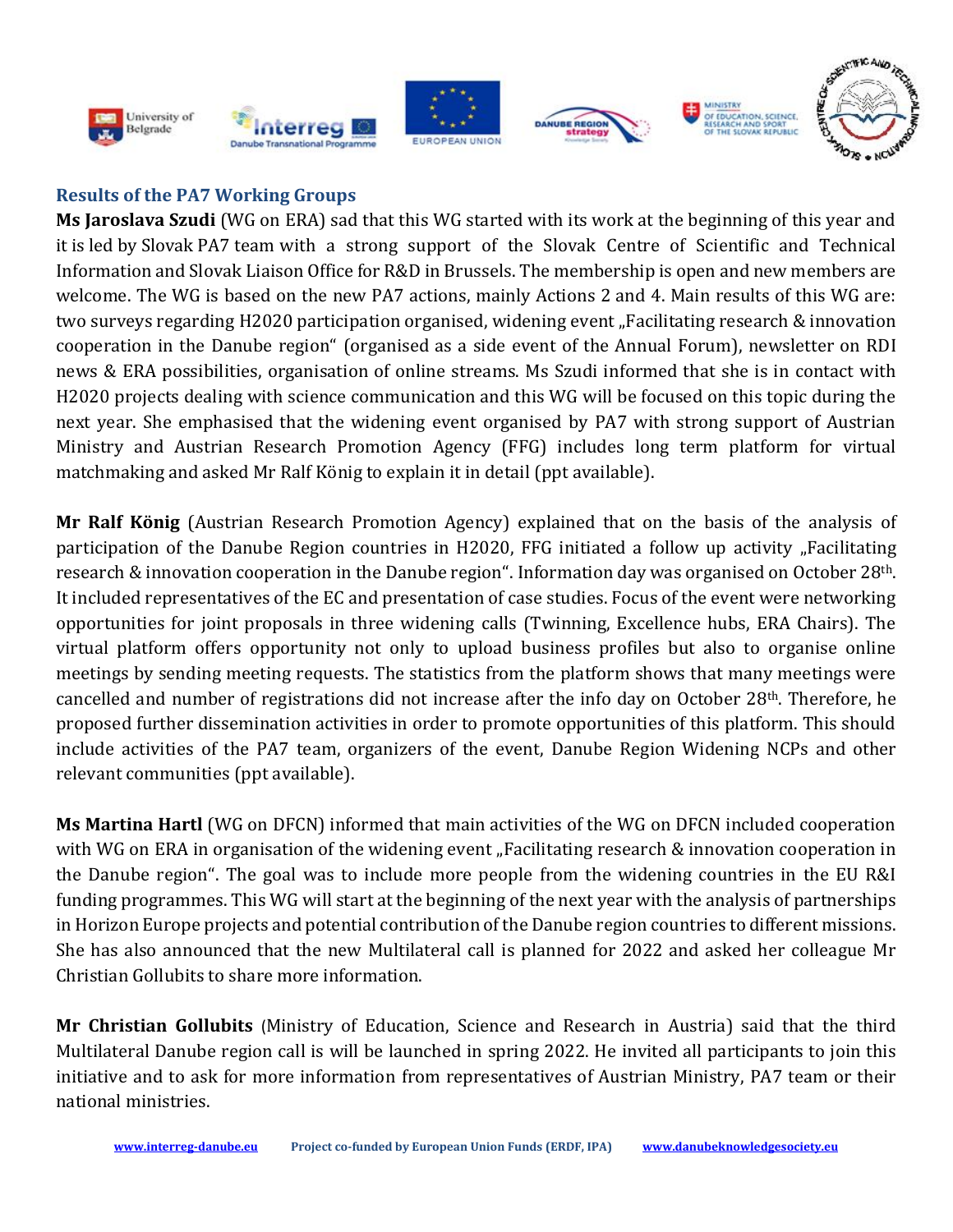

**Ms Ivanka Popović** (WG on HEM) emphasised close cooperation of this WG with the DRC. At first she commented that universities in the Danube region are eagerly waiting to see the content of the European strategy for universities since at the moment it is not certain what will be in the document. Regarding the new ERA, Ms Popović said that European University Association (EUA) has been selected to be the voice of Europeans in this discussion. Any feedback that comes to the EUA regarding the new ERA, she will pass to the PA7 coordinators since she is a member of the EUA board. In terms of the most recent DRC activities, they have participated in selecting Danubius Young Scientist Award winners and also have adopted new activities on its annual meeting in November 2021, which are related to PA7 targets. Ms Popovic shared with the participants that the DRC has created an Initiative Fund in order to support for graduate/doctoral students in terms of mobility, covering material costs, equipment, services, travel, etc. The application will be very simple, but with strong line of motivation. The budget of this initiative is 50.000 euros and maximum 25 applications will be funded. DRC is planning to implement a project dedicated to exploring the future of science and education in a globalized world. It would be a strategic foresight of the DRC done predominantly by the winners of the Danubius Young Scientist Award. The result will be a document that DRC General Assembly should approve in November 2022. Next year will be organised meeting of Danube region universities which are members of European University alliances in order to share best practices which can be very stimulating for the region.

**Ms Martina Hartl** shared in the chat section a link of the network of sustainable universities in Austria [\(https://nachhaltigeuniversitaeten.at/english/\)](https://nachhaltigeuniversitaeten.at/english/) and link of Uninetz project [\(https://www.uninetz.at/en/about-us\)](https://www.uninetz.at/en/about-us) dealing with contribution of universities to the sustainable development goals. She commented that both of these could be of interest for the WG on HEM. Ms Hartl as a member of Alpine region strategy informed that they will organise in January 2022 workshop with universities from the green transition area and this could expand to the universities from the Danube region.

**Mr Daniel Martinek** (Institute for the Danube Region and Central Europe, DRC Secretariat) added more information about DRC strategic foresight project "The future of research and higher education in globalized world". It will have four central topics: university autonomy and governance, science and learning in digital era, science and research for decision making, employability of students. The calls for both announced DRC activities (Initiative Fund and Strategic foresight) will be published in mid-January next year on the DRC webpage and in its newsletters.

**[www.interreg-danube.eu](http://www.interreg-danube.eu/) Project co-funded by European Union Funds (ERDF, IPA) [www.danubeknowledgesociety.eu](http://www.danubeknowledgesociety.eu/) Mr Viktor Nedović** (WG on RIS3) at first explained the concept of smart specialisation as a powerful tool in economic transformation of countries and regions. He said that this working group is mostly related to the PA7 actions 5 and 6, so the concrete activities are shaped as a contribution to these actions. Concerning STI roadmaps for SDGs, there were several events starting with the High level dialogue on the Partnership in Action on Science, Technology and Innovation for SDGs Roadmaps in July 2021. At this meeting was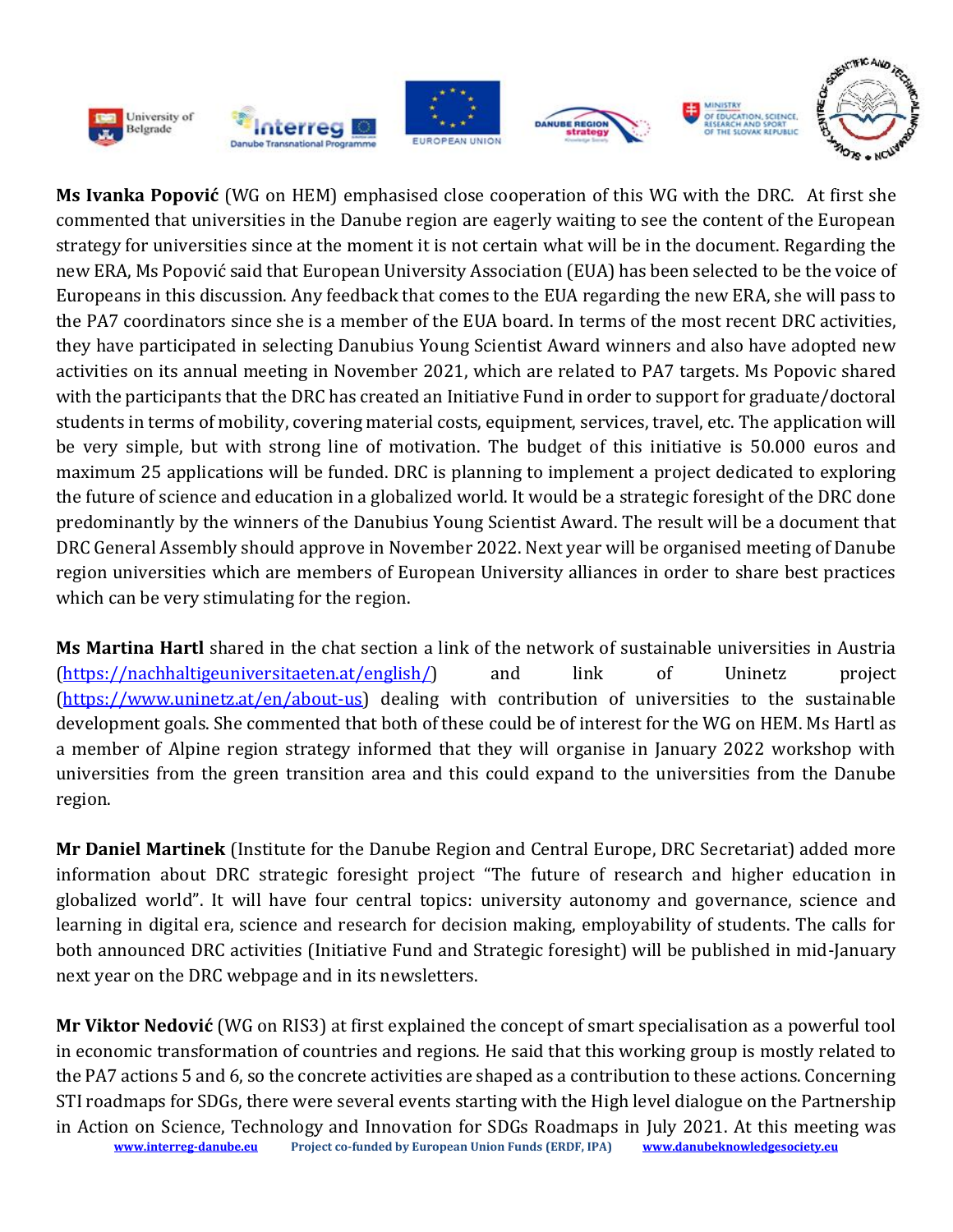

agreed that Ghana and Serbia coordinate activities at the global level related to the activity "Partnership in action". As part of this activity, Ukraine was included as one more pilot country from the Danube region in developing STI roadmaps for SDGs. Mr Nedović emphasised that RIS3 survey was launched within this WG in November and that it includes sections related to framework on implementation, challenges/achievements, monitoring, evaluation, thematic platforms and macro-regional S3 partnerships, RIS3 and Covid-19. Since only three Danube region countries have filled out this survey (Montenegro, Slovakia and Serbia), a reminder will be sent in order to finalize this activity by the end of the year. Also, the plan is to increase the membership of this WG by including representatives of the countries in the Danube region, desirably the colleagues who are dealing with S3 in different countries/regions (ppt available).

#### **Fostering regional strengths in RIS3 priority areas**

**Mr Nikola Radovanović** (EC DG JRC) explained that he works in a team dealing with S3 in the EU Enlargement and Neighbourhood Region which includes several Danube region countries. Smart specialization has been a successful story in the EU member states who have been implementing it for more than 10 years. In the recent years countries from the enlargement region are increasingly joining this concept and trying to implement it in their own innovation systems. Since it is not easy to do it in a transformational economy, the JRC with the support of other DGs has developed a specific framework that these countries need to follow. As a result of this approach, 4 Danube region countries have entered the process of RIS3 design, while 2 of them have already adopted their own S3 (Montenegro and Serbia). The next step is identifying common priority areas for different countries (i.e. agrifood, ICT, textile industry, energy, machinery). The JRC will publish at the beginning of the next year a very important document focused on value chain analysis for 6 priority domains in the Western Balkans. It will be based on the analysis of data related to employment, patents, publications, value added, exports, revealed competitive advantage. This will offer new information to the surrounding EU member states. Based on the idea of identification of common priority areas, JRC introduced organisation of S3 thematic workshops. The first one, related to agrifood was organised on October 5-6, 2021 and it gathered different stakeholders from the Western Balkans and EU member states. This was an opportunity to discuss in detail where in agrifood each economy has a potential and how to build on a regional strengths. Mr Radovanović informed about the upcoming events organised by the JRC: peer review event in March or April 2022; S3 thematic workshop (probably on ICT) in mid-next year. He invited all participants willing to share experiences and build new networks to attend the events.

# **Main Results and Achievements of the Slovak EUSDR Presidency**

**[www.interreg-danube.eu](http://www.interreg-danube.eu/) Project co-funded by European Union Funds (ERDF, IPA) [www.danubeknowledgesociety.eu](http://www.danubeknowledgesociety.eu/) Mr Michal Blaško** (Slovak EUSDR National Coordinator) informed that Slovak EUSDR Presidency had different areas of intervention: revision of the action plan in terms of preparation for the implementation, embedding, ownership of the strategy, governance of the strategy. Horizontal priorities of Slovak presidency included cooperation among various stakeholders at all levels and involvement of the non-EU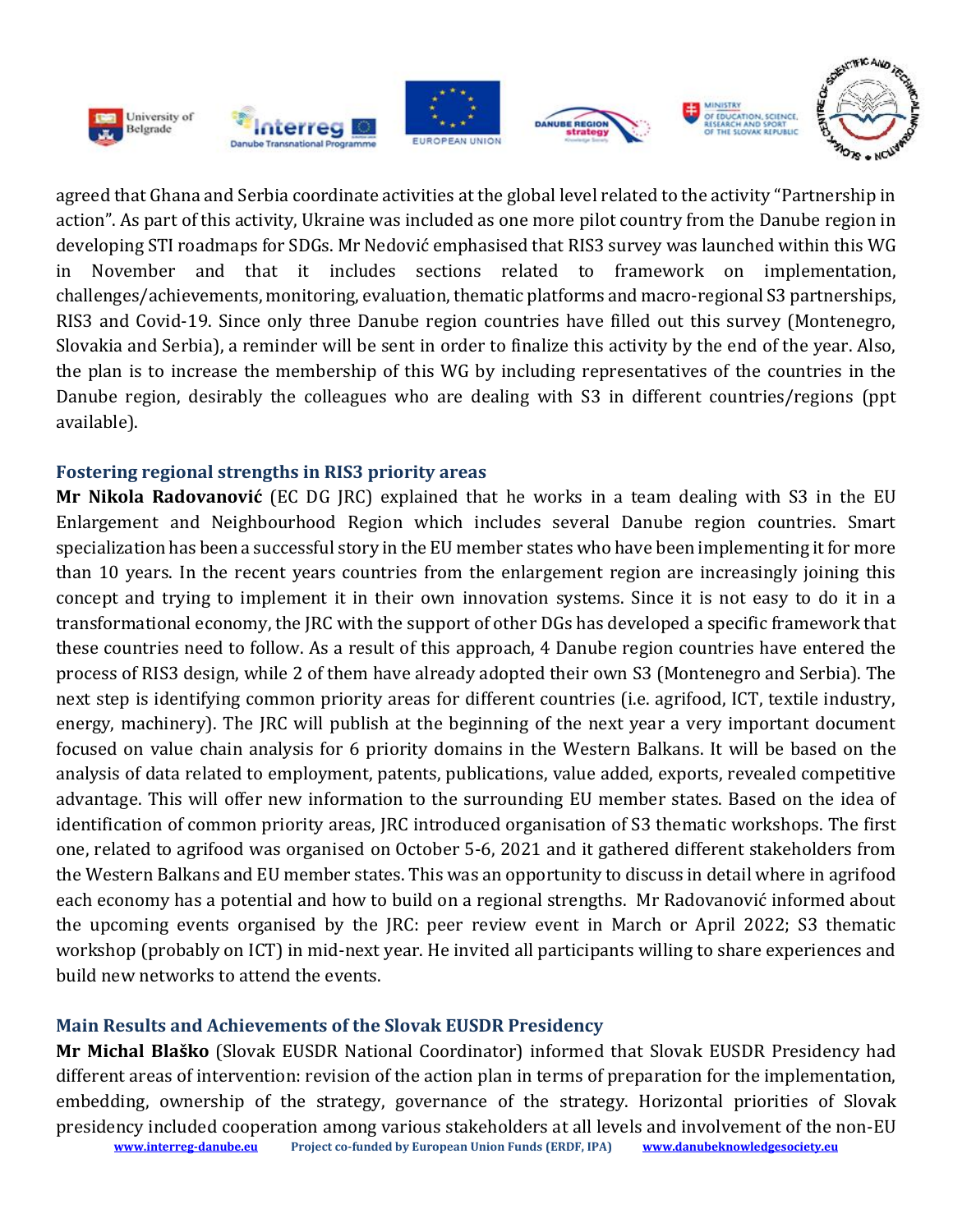

countries in the activities of the strategy. Thematic priorities of the Slovak Presidency were innovation ecosystem and digitization and climate change and protection of biodiversity. The most important achievements are: background document "From words to action" summarizing concrete measures for integrating EUSDR into EU cohesion policy funds, established a network of MAs responsible for programming, established a task force for better involvement of young people and youth organisations, meeting of ministers in charge of the innovations from the Danube region countries, joint declaration of ministers adopted, thematic conference on innovation and digitalization in September 2021. Mr Blaško also mentioned that the ministry he works at, Ministry of Investment, Regional Development and Informatisation is currently in the final phase of adopting new Slovak smart specialisation strategy for the period of next ten years. Its priority areas are: digital transformation, innovative industry, mobility, healthy society and clean environment.

#### **EUSDR Ukrainian Presidency Programme and Plans**

**Mr Ihor Korkhovyi** (EUSDR national coordinator in Ukraine) stressed that Ukraine is the first non-EU country to preside over the EUSDR from November 1st 2021 to October 31st 2022. Thematic priorities of UA Presidency include: 1) sustainable development of the Danube Region: decarbonisation and transformation of the economy and 2) development of human capital and labor markets. Political priorities are: 1) Embedding EUSDR priorities, implementation and evaluation, 2) Enhancing the institutional capacity of the EUSDR, 3) Strengthening the role of civil society in the implementation of the Strategy. Mr Korkhovyi said that the last political priority includes involvement of youth and therefore UA Presidency plans to hold international hackathon on youth and to continue to work with institutional instruments prepared by the Slovak Presidency. Besides the EUSDR Annual forum, UA Presidency is planning to organise the Municipal forum that will gather representatives of municipalities across the Danube region. The plan is also to organise thematic events, one of them will be related to the Green deal agenda (ppt available).

#### **Information from the DTP**

**Ms Katalin Kovács-Kasza** (MA/JS Danube Transnational Programme) informed that renaming the DTP 2021-2027 is under consideration – word "transnational" might be omitted from the new programme name. She explained the geographical coverage of the programme, participating countries and matching specific objectives of the DTP and actions from the EUSDR Action plan. The Danube programme 2021-2027 will have four priority areas: a smarter Danube region; a greener, low-carbon Danube region; a more social Danube region; a better cooperation governance in the Danube region. Ms Kovács-Kasza highlighted that the ongoing programme will be around 20% less than the DTP 2014-2020. The first call for proposals within the new programme is planned for spring 2022 (ppt available).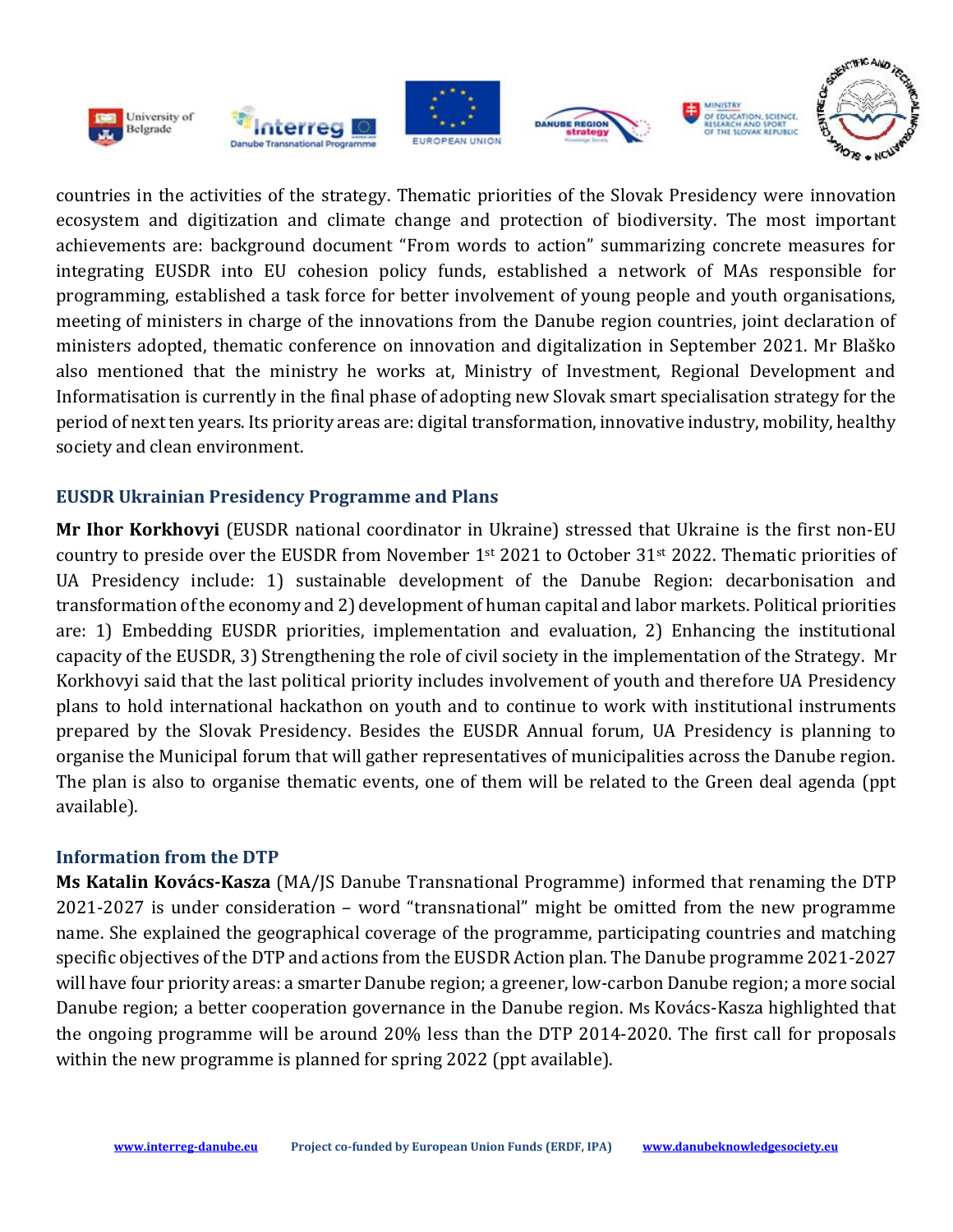

## **Discussion, conclusions and AoB**

**Ms Lubica Pitlova** concluded that the meeting was very fruitful and it included information regarding activities of the DSP, DRC, DTP and RIS3 development. It was a great pleasure to have present Danubius Young Scientist Award winner. She kindly asked SG members to: 1) outreach relevant information about matchmaking possibilities on the virtual platform dedicated to widening calls [\(https://widening](https://widening-cooperation-danuberegion.b2match.io/)[cooperation-danuberegion.b2match.io/\)](https://widening-cooperation-danuberegion.b2match.io/), 2) motivate their countries to participate in Multilateral Danube region call than will be launched in spring 2022. Ms Pitlova thanked to the Ukrainian EUSDR Presidency for participation and wished them success. She also thanked to Serbian PA7 team for organizing the meeting and to Ms Mihaela Florea for excellent moderation.

**Mr Viktor Nedović** on behalf of Serbian PA7 team thanked to all participants and their contribution to the meeting, including different news received from the DSP, DTP, EUSDR presidencies, JRC and DRC. He congratulated to the Slovak Presidency and wished all the best to UA Presidency. The meeting offered new pathways to the PA7 activities and its role as a horizontal PA. He also asked SG members to offer support in collecting answers in the PA7 RIS3 survey and in improving membership of the WG on RIS3 in terms of identifying relevant national experts in this field. He also thanked to Ms Mihaela Florea for the moderation of the meeting and to the both PA7 teams for organizing the meeting.

**Ms Mihaela Florea** thanked to all participants on behalf of the DSP and closed the meeting.

# **Annex I: Agenda**

| $09:15 - 09:30$ | Registration to the ZOOM platform                                                                                                                                                                                                                                                                          |  |
|-----------------|------------------------------------------------------------------------------------------------------------------------------------------------------------------------------------------------------------------------------------------------------------------------------------------------------------|--|
| $09:30 - 09:45$ | Joint welcome and opening remarks from PACs and EC<br>Viktor Nedović and Lubica Pitlova, PA7 coordinators<br>Johan Magnusson, Team Leader - Danube and Baltic Sea Regions, EC DG REGIO<br>Miroslav Vesković, Coordinator of scientific support to macro-regional strategies, ECDG<br>Joint Research Centre |  |
| $09:45 - 09:55$ | Information on PA7 activities (past and ahead)<br>Dijana Štrbac, PA7 Support Team                                                                                                                                                                                                                          |  |
| $09:55 - 10:15$ | <b>Information from the Danube Strategy Point</b><br>Mihaela Florea, Pillar Officer, Danube Strategy Point                                                                                                                                                                                                 |  |
| $10:15 - 10:35$ | Danubius Young Scientist award                                                                                                                                                                                                                                                                             |  |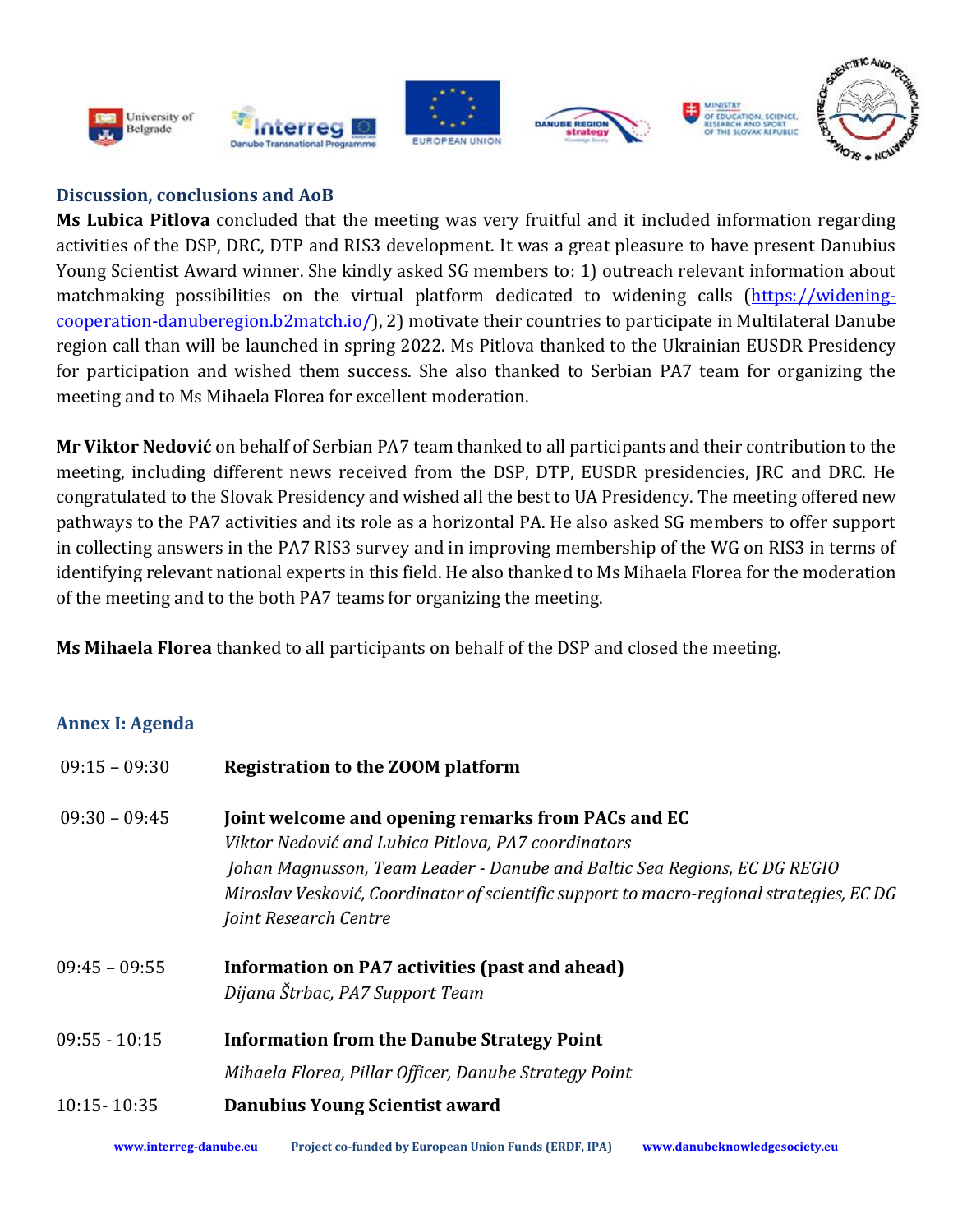









*Introduction – Martina Hartl, Deputy Head of Unit for International Research Cooperation in the Ministry of Education, Science and Research in Austria Danubius Young Scientist Award Winner – Ana Salević, Research Assistant, University of Belgrade, Faculty of Agriculture*

10:35 – 10:40 **Virtual Tea and Coffee (short refreshment break)**

#### **Results of the PA7 Working Groups**

- 10:40 10:50 **WG DFCN** *Martina Hartl, WG leader*
- 10:50 11:00 **WG ERA** *Jaroslava Szudi, PA7 Support team*
- 11:00 11:10 **WG HEI** *Ivanka Popović, WG leader*
- 11:10 11:20 **WG RIS3** *Viktor Nedović, WG leader*
- 11:20-11:35 **Fostering regional strengths in RIS3 priority areas** *Nikola Radovanović, Senior Policy Officer, Coordinator for S3 Framework for the EU Enlargement and Neighbourhood Region, EC JRC*
- 11:35 -11:50 **Main Results and Achievements of the Slovak EUSDR Presidency**

 *Michal Blaško, Slovak EUSDR National Coordinator*

11:50 - 12:05 **EUSDR Ukrainian Presidency Programme and Plans**

*Ihor Korkhovyi, EUSDR national coordinator in Ukraine*

12:05-12:20 **Information from the DTP**

*Katalin Kovács-Kasza, Project and Communication Officer - Innovative and Socially Responsible Danube Region (PA1), MA/JS Danube Transnational Programme*

12:20 - 12:30 **Discussion, conclusions and AoB**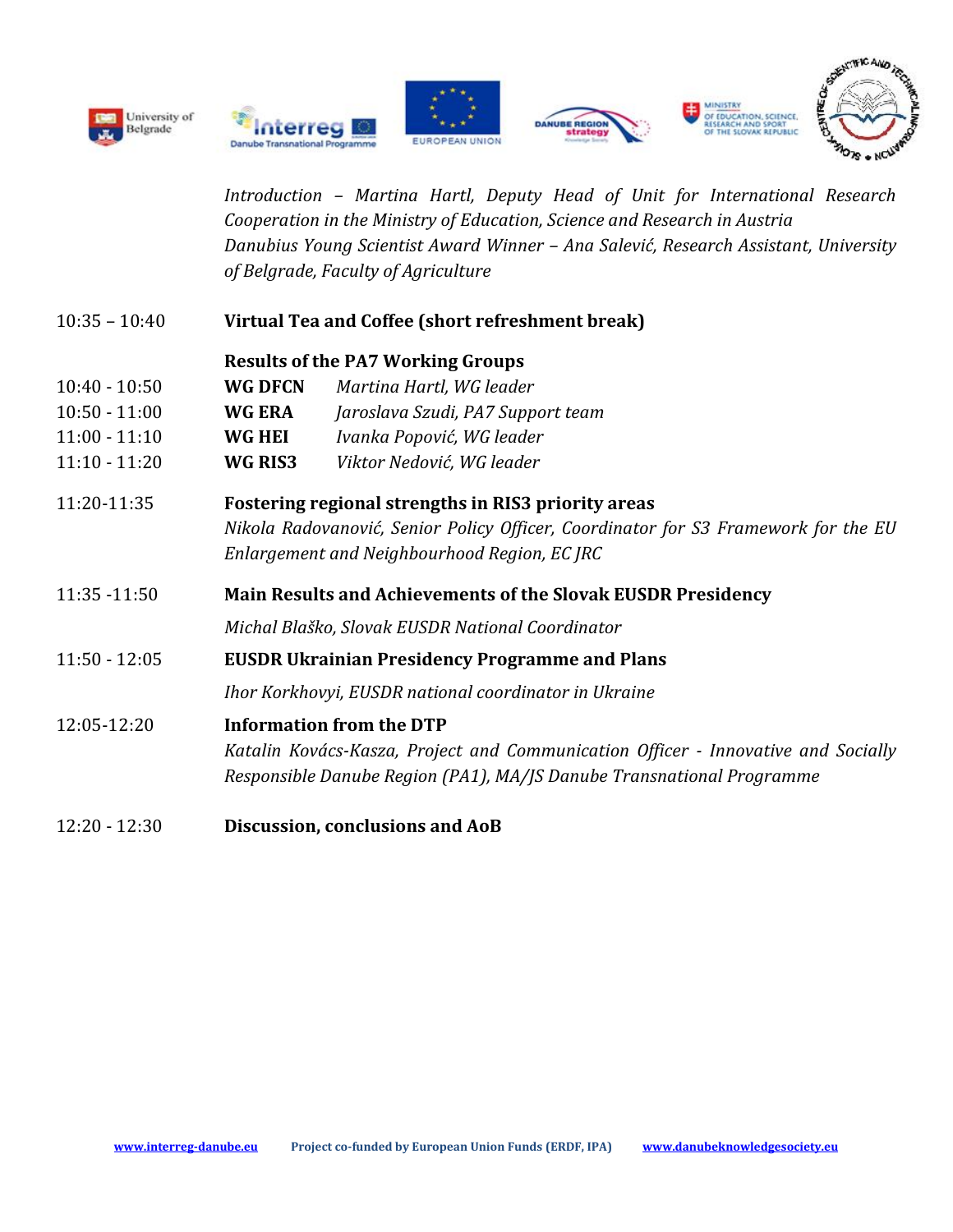











## **Annex II: List of Participants**

|     | <b>First Name</b>   | <b>Last Name</b> | Country         |
|-----|---------------------|------------------|-----------------|
| 1.  | Martina             | Hartl            | Austria         |
| 2.  | Daniel              | Martinek         | Austria         |
| 3.  | Christian           | Gollubits        | Austria         |
| 4.  | Ralf                | Konig            | Austria         |
| 5.  | <b>Martin Felix</b> | Gajdusek         | Austria         |
| 6.  | Johan               | Magnusson        | Belgium (EC)    |
| 7.  | Miroslav            | Vesković         | Belgium (JRC)   |
| 8.  | Nikolay             | Nikolov          | <b>Bulgaria</b> |
| 9.  | Zornitsa            | Georgieva        | Bulgaria        |
| 10. | Matthias            | Hadesbeck        | Germany         |
| 11. | Ulrike              | Kunze            | Germany         |
| 12. | Béla                | Kardon           | Hungary         |
| 13. | <b>Balazs</b>       | Kapli            | Hungary         |
| 14. | Katalin             | Kovacs-Kasza     | Hungary         |
| 15. | Ivana               | Lagator          | Montenegro      |
| 16. | Mihaela             | Florea           | Romania         |
| 17. | Ivanka              | Popović          | Serbia          |
| 18. | Ana                 | Salević          | Serbia          |
| 19. | Jasmina             | Pešić Jotić      | Serbia          |
| 20. | Viktor              | Nedović          | Serbia          |
| 21. | Dijana              | Štrbac           | Serbia          |
| 22. | Tamara              | Jovanović        | Serbia          |
| 23. | Michal              | Blaško           | Slovakia        |
| 24. | Tomáš               | Tabiš            | Slovakia        |
| 25. | Ľubica              | Pitlová          | Slovakia        |
| 26. | Jaroslava           | Szudi            | Slovakia        |
| 27. | Tomaž               | Kern             | Slovenia        |
| 28. | Nikola              | Radovanović      | Spain (JRC)     |
| 29. | Grygorii            | Mozolevych       | Ukraine         |
| 30. | Ihor                | Korkhovyi        | Ukraine         |
| 31. | Ivan                | Petryk           | Ukraine         |
| 32. | Oleksandr           | Slyvchuk         | Ukraine         |